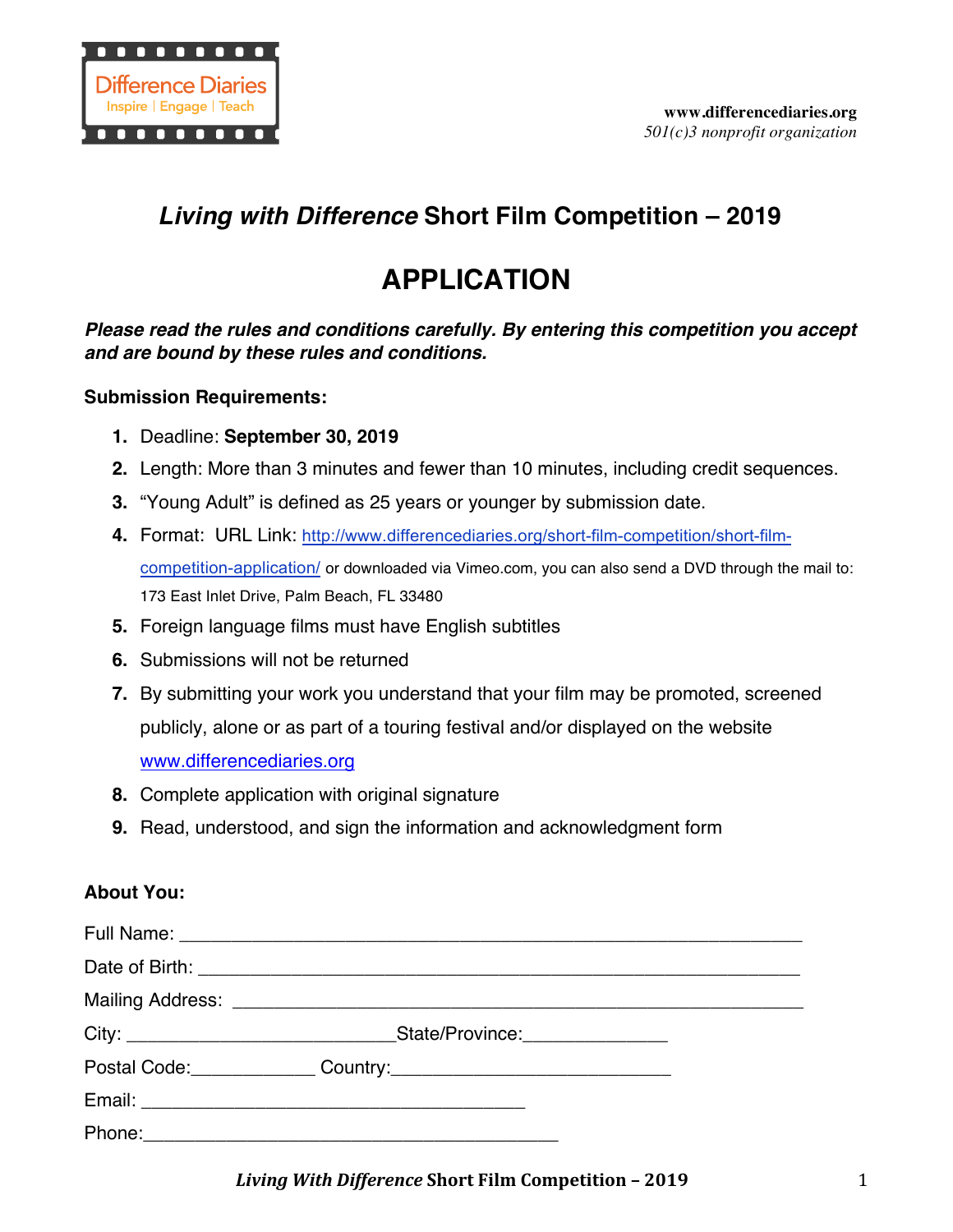

#### **About Your Entry:**

| Category of film (circle one): Best Film / Best Film by a young adult with difference |
|---------------------------------------------------------------------------------------|
|                                                                                       |
| Total running time: (include front and back credits) ___________________________      |
| Name of film school or university/college if applicable:________________________      |
|                                                                                       |
|                                                                                       |
|                                                                                       |
|                                                                                       |
| Date of Birth of Director/Producer if applicable: ______________________________      |

#### **Rules and Regulations:**

By submitting your film, you affirm that this film was made by you and that that you are the sole proprietor and that you have sole rights to the film. You must also have permission from all participants in your film. You agree that your film may be published and broadcast by the DifferenceDiaries.org or Children of Difference Foundation in any way or form it deems appropriate to carry out its mission of education, outreach, and community building.

The following is an explanation of rules and regulations governing the submission of a short film (hereinafter called the "film") to the Children of Difference Foundation Project called Living With Difference Short Film Competition (hereinafter called "LWD").

By agreeing to the terms and conditions of the Application, the Description Document, and these rules and Regulations, the person submitting the film (hereinafter called the "Applicant") acknowledges that he or she has obtained consent from any and all owners, creators, writers, Producers and/or other authorized representatives of the Film whose consent is required to submit the Film to LWD , and has read and understood the submission rules and regulations set forth below:

I. It is the sole responsibility of the Applicant to secure authorization and permission from right owner(s) of any and all copyrighted or trademarked content or materials included within the Film. LWD expressly disavows any responsibility for, and will not be held responsible for any unauthorized inclusion of any copyrighted or trademarked content or materials within or relating to the Film, including any content or materials that are or may become the basis for third party claims for infringement. In the even that any claim,